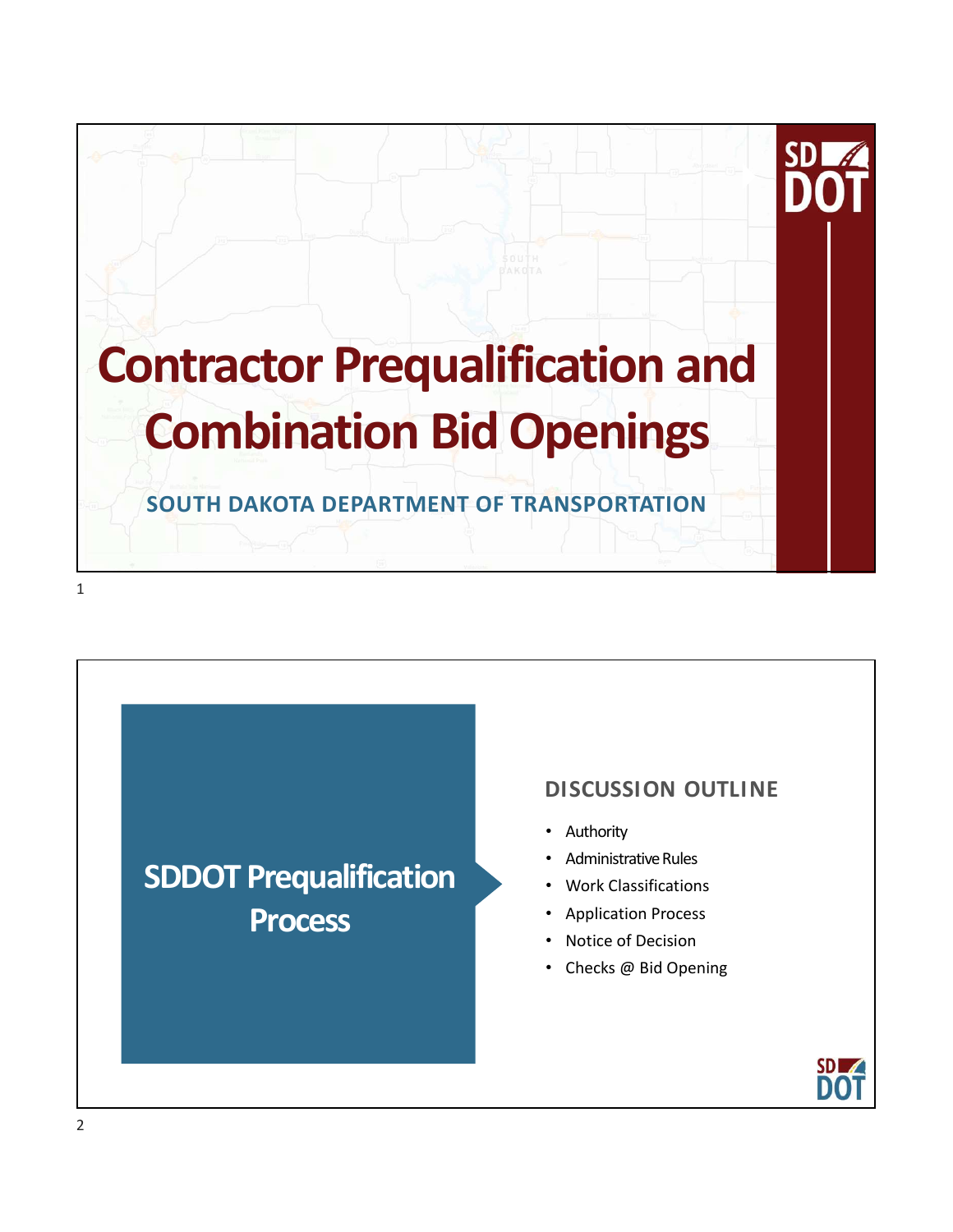# South Dakota Codified Law 31-5-10<br>
Improvements to trunk system-Manner of advertising for bids-Letting of contract-Rules.<br>
Improvements to trunk system-Manner of advertising for bids-Letting of contract-Rules. Improvements to trunk system-Manner of advertising for bids-Letting of contract-Rules.

For a highway improvement on the trunk highway system, the work contemplated shall be delivered to contract by one of the following methods, in accordance with the provisions of this chapter: outh Dakota Codified Law 31-5-10<br>
supprovements to trunk system-Manner of advertising for bids-Letting of contract-Rules.<br>
For a highway improvement on the trunk highway system, the work contemplated shall be<br>
slivered to

- 
- 
- 

this chapter:<br>
(1) Design-bid-build;<br>
(2) Indefinite delivery and inde<br>
(3) Emergency procurement.<br>
Contracts for all road and bridge c<br>
between the state and the contract<br>
Transportation and the Transportation Outh Dakota Codified Law 31-5-10<br>provements to trunk system-Manner of advertising for bids-Letting of contract-Rules.<br>For a highway improvement on the trunk highway system, the work contemplated shall be<br>elivered to contra **Solution Constant Constant Constant Constant Constant Constant Constant Constant Constant Constant Provenents to trunk system-Manner of advertising for bids-Letting of contract-Rules.<br>
For a highway improvement on the tru** Contracts for all road and bridge construction performed on the trunk highway system shall be between the state and the contractor and shall be approved by the Department of Transportation and the Transportation Commission.

**SD and the Transportation Commission may adopt rules pursuant to chapter and the Contract-Rules.**<br>
For a highway improvement on the trunk highway system, the work contemplated shall be<br>
slichted to contract by one of the advertisement for bids; bidder qualification, classification, and rating; bid submission; and bid acceptance for highway improvements on the trunk highway system. Source: SDC 1939, § 28.0214; SL 1987, ch 210, § 6; SL 2021, ch 124, § 1.

3

SDL<sub>4</sub>

# ARTICLE 70:07 HIGHWAY CONSTRUCTION CONTRACTS

|                | between the state and the contractor and shall be approved by the Department of                   |                       |  |
|----------------|---------------------------------------------------------------------------------------------------|-----------------------|--|
|                | Transportation and the Transportation Commission.                                                 |                       |  |
|                | The Transportation Commission may adopt rules pursuant to chapter 1-26 regarding                  |                       |  |
|                | advertisement for bids; bidder qualification, classification, and rating; bid submission; and bid |                       |  |
|                | acceptance for highway improvements on the trunk highway system.                                  |                       |  |
|                | Source: SDC 1939, § 28.0214; SL 1987, ch 210, § 6; SL 2021, ch 124, § 1.                          |                       |  |
|                |                                                                                                   |                       |  |
|                |                                                                                                   |                       |  |
|                |                                                                                                   |                       |  |
|                |                                                                                                   |                       |  |
|                |                                                                                                   |                       |  |
|                |                                                                                                   |                       |  |
|                | <b>ARTICLE 70:07</b>                                                                              |                       |  |
|                | <b>HIGHWAY CONSTRUCTION CONTRACTS</b>                                                             |                       |  |
| <b>Chapter</b> |                                                                                                   |                       |  |
|                |                                                                                                   |                       |  |
| 70:07:01       | <b>General provisions.</b>                                                                        |                       |  |
| 70:07:02       | Classification and bidding capacity rating.                                                       |                       |  |
| 70:07:03       | <b>Bid proposals.</b>                                                                             |                       |  |
| 70:07:04       | <b>Suspension and debarment.</b>                                                                  | <b>Administrative</b> |  |
| 70:07:05       | Highway construction contract requirements.                                                       |                       |  |
|                |                                                                                                   |                       |  |
|                |                                                                                                   |                       |  |
|                |                                                                                                   |                       |  |
|                |                                                                                                   | <b>Rule</b>           |  |
|                |                                                                                                   |                       |  |

# Administrative Rules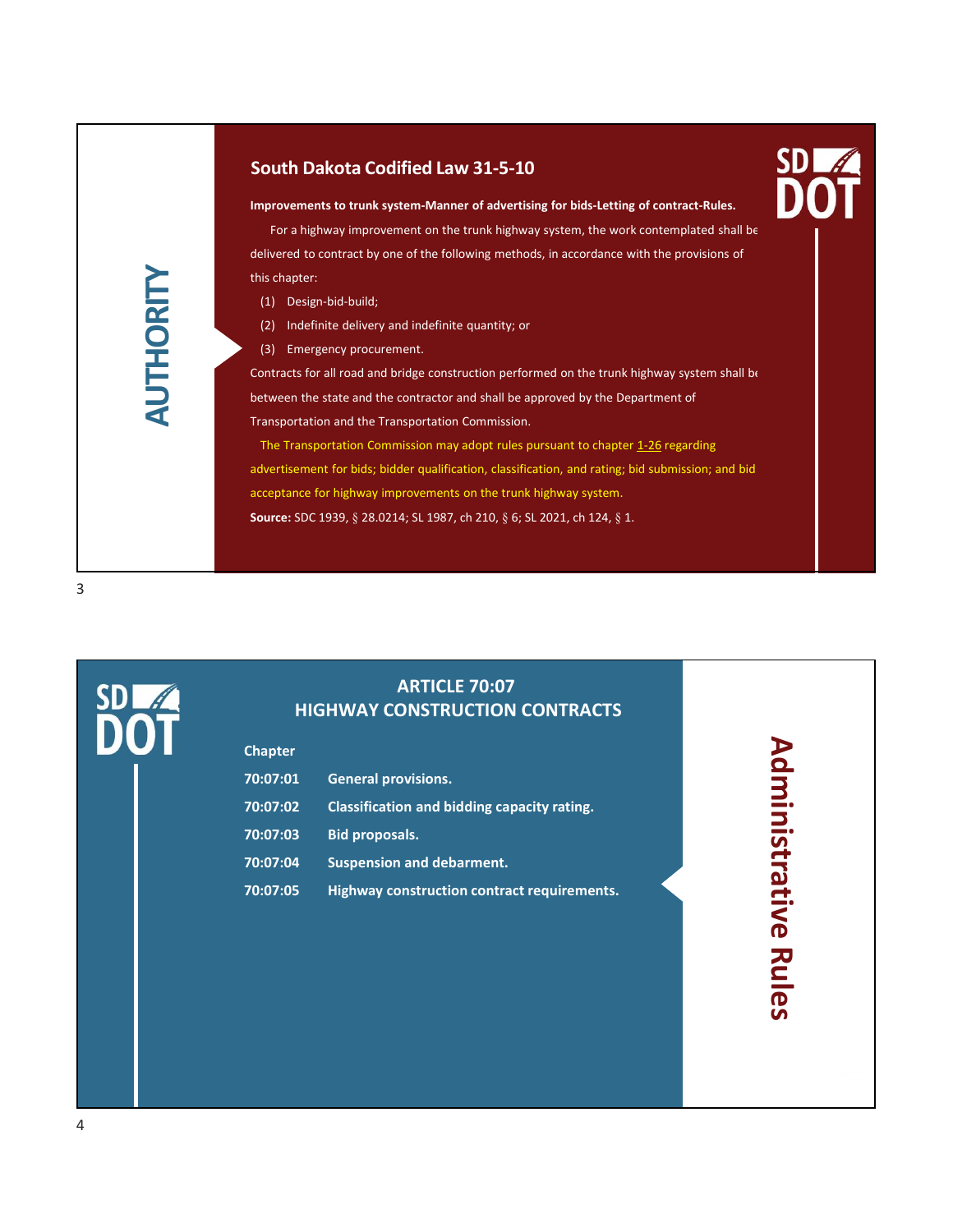5

# ARSD 70:07:02:08

- 
- 
- 
- **ARSD 70:07:02:08**<br>
(1) Major grading;<br>
(2) Minor grading;<br>
(2) Minor grading;<br>
(3) Portland cement concrete paving;<br>
(4) Portland cement concrete repair, including spall repair, joint repair, and<br>
pavement grinding;<br>
(5) **ARSD 70:07:02:08**<br>
(1) Major grading;<br>
(2) Minor grading;<br>
(3) Portland cement concrete paving;<br>
(3) Portland cement concrete paving;<br>
(3) Portland cement concrete repair, including spall repair, joint repair, and<br>
paveme
- 
- 
- 
- **ARSD 70:07:02:08**<br>
(1) Major grading;<br>
(2) Minor grading;<br>
(3) Portland cement concrete paving;<br>
(3) Portland cement concrete paving;<br>
(3) Portland cement concrete repair, including spall repair, joint repair, and<br>
(5) As **ARSD 70:07:02:08**<br>
(1) Major grading;<br>
(3) Portland cement concrete paving;<br>
(3) Portland cement concrete paving;<br>
(3) Portland cement concrete repair, including spall repair, joint repair, and<br>
(5) Asphalt concrete pavin **SD 70:07:02:08**<br>
Major grading;<br>
Minor grading;<br>
Portland cement concrete paving;<br>
Portland cement concrete repair, including spall repair, joint repair, and<br>
Portland cement correcte paving and microsurfacing;<br>
Asphalt
- **ARSD 70:07:02:08**<br>
(1) Major grading;<br>
(2) Minor grading;<br>
(2) Minor grading;<br>
(3) Portland cement concrete paving;<br>
(4) Portland cement concrete paving and microsurfacing;<br>
(5) Asphalt concrete paving and microsurfacing; **ARSD 70:07:02:08**<br>
(1) Major grading;<br>
(2) Mhor grading;<br>
(3) Portland cement concrete paving;<br>
(3) Portland cement concrete paving;<br>
(3) Portland cement and asphalt crack sealing;<br>
(5) Asphalt surface treatment and aspha **ARSD 70:07:02:08**<br>
(1) Major grading;<br>
(2) Minor grading;<br>
(3) Portland cement concrete paving;<br>
(3) Portland cement concrete repair, including spall repair, joint repair, and<br>
(3) Portland cement grinding;<br>
(5) Asphalt c (1) Major grading:<br>
(1) Major grading;<br>
(2) Dinor grading;<br>
(3) Portland cement concrete repair, including spall repair, joint repair, and<br>
(3) Oraphalt surface reatment and asphalt crack sealing;<br>
(5) Asphalt surface ters **SD 70:07:02:08**<br>
Major grading:<br>
Minor grading:<br>
Minor grading:<br>
Portland cement concrete paving;<br>
Portland cement concrete paving;<br>
Portland cement concrete paving and microsurfacing;<br>
Asphalt concrete paving and micros **ARSD 70:07:02:08**<br>
(1) Major grading:<br>
(2) Minor grading:<br>
(2) Minor straing:<br>
(3) Portland cement concrete paving;<br>
(4) Portland cement concrete repair, including spall repair, joint repair, and<br>
(4) Posphalt survicte ce
- 
- 
- 
- **SD 70:07:02:08**<br>
Major grading:<br>
Minor grading:<br>
Minor grading:<br>
Portland cement concrete paving;<br>
Portland cement concrete paving;<br>
Applait turically and microsurfacing;<br>
Asphalt surface treatment and asphalt crack scal **ARSD 70:07:02:08**<br>
(1) Major grading;<br>
(1) Major grading;<br>
(3) Portland cement concrete epavir, including spall repair, joint repair, and<br>
(3) Portland cement concrete epavir, including spall repair, joint repair, and<br>
( **ARSD 70:07:02:08**<br>
(1) Major grading;<br>
(2) Mnor grading;<br>
(2) Policy are active proving;<br>
(2) Portland cenner to concrete paving;<br>
(2) Portland cenner to concrete repair, including spall repair, joint repair, and<br>
(2) Ca **ARSD 70:07:02:08**<br>
(2) Moine grading:<br>
(2) Moine grading:<br>
(3) Deviatad cement concrete paving;<br>
(4) Portland cement concrete paving;<br>
(4) Portland cement concrete paving and microsuristic<br>
(5) Asphalt concrete paving an SD 70:07:02:08<br>Major grading;<br>Moror grading;<br>containd cement concrete peair, including spall repair, joint repair, and<br>orthod cement concrete peair, including spall repair, joint repair, and<br>werenet grading;<br>scephat concre **(13)** Incidental constrained the member of the product of the particle particle (41) orbital construction, (4) Derivation deness to the construction, (4) Derivation construction, including spall repair, joint repair, and **SD 70:07:02:08**<br>
Major grading:<br>
Morior grading:<br>
orbitand cement concrete paving;<br>
orbitand cement concrete paving;<br>
staphalt concrete paving and microsuration;<br>
staphalt starface treatment and asphalt crack sealing;<br>
s **SD 70:07:02:08**<br>
Major grading,<br>
Major grading,<br>
Cordiand cenent concrete paving, including spall repair, joint repair, and<br>
Dorthal cenent concrete repair, including spall repair, joint repair, and<br>
asymptement grading; (1) Major grading:<br>
(1) Misior grading:<br>
(2) Minor grading:<br>
(2) Minor grading:<br>
(3) Portland cement concrete repair, including spall repair, joint repair, and<br>
(5) Asphalt concrete paving and increasing:<br>
(6) Asphalt surf **SD 70:07:02:08**<br> **SD 70:07:02:08**<br> **SD** Major grading:<br>
Corolland cement concrete paving:<br>
corolland cement concrete paving:<br>
corolland cement concrete paving<br>
avement grinding;<br>
sphalt surface texturned and microsurfacin **ARSD 70:07:02:08**<br>
(1) Major grading;<br>
(2) Minor grading;<br>
(2) Minor grading;<br>
(2) Minor grading;<br>
(3) Portiand cement concrete paving;<br>
(4) Portiand cement concrete painting;<br>
(4) Portiand cement concrete painting;<br>
(5) (1) Moir grading:<br>
(2) Minor grading:<br>
(2) Noting regating:<br>
(2) Dertiand cement concrete paving;<br>
(4) Portland cement concrete paving<br>
(6) Asphalt concrete paving and microsurfacing;<br>
(5) Asphalt concrete paving and micro • deck bridges, and mechanically stabilized earth large panel retaining walls;<br>
(10) Lighting, defined<br>
(11) Siging, delinetion, and pavenent marking;<br>
(12) Underground work and utilities, including storm sewer, sanitar (11) Sping, delinetion, and payenent marking<br>
(12) Underground work and utilities, including storm sewer, sanitary sewer,<br>
(13) Incidented construction, including fencing, guardrail, railroad crossings,<br>
mechanically stab varieting, dinaste pers, and precata box cubrer;<br>
(13) incidental onstruction, including tending pair classifications,<br>
mechanically stabilized earth modulur block retaining walls, pravel surfacing,<br>
the classifications co
- (34) Bridge painting to morte construction, including sidewalk, bike path, multi-use path,<br>
(35) Bridge paintings and<br>
(36) High friction ourfoce treatment and bridge detk polymer chip seal.<br>
 Contractor Prequalification
	-
	-

# Contractor Prequalification Statement

- 
- 
- 
- 
- 
- Contractor Prequalification Statement<br>
 Details of Organization<br>
 Personnel & Experience<br>
 Relevant construction projects completed (with references)<br>
 Work classifications requested<br>
 Construction Equipment<br>
 Contra
	-
	-
- 

Application Process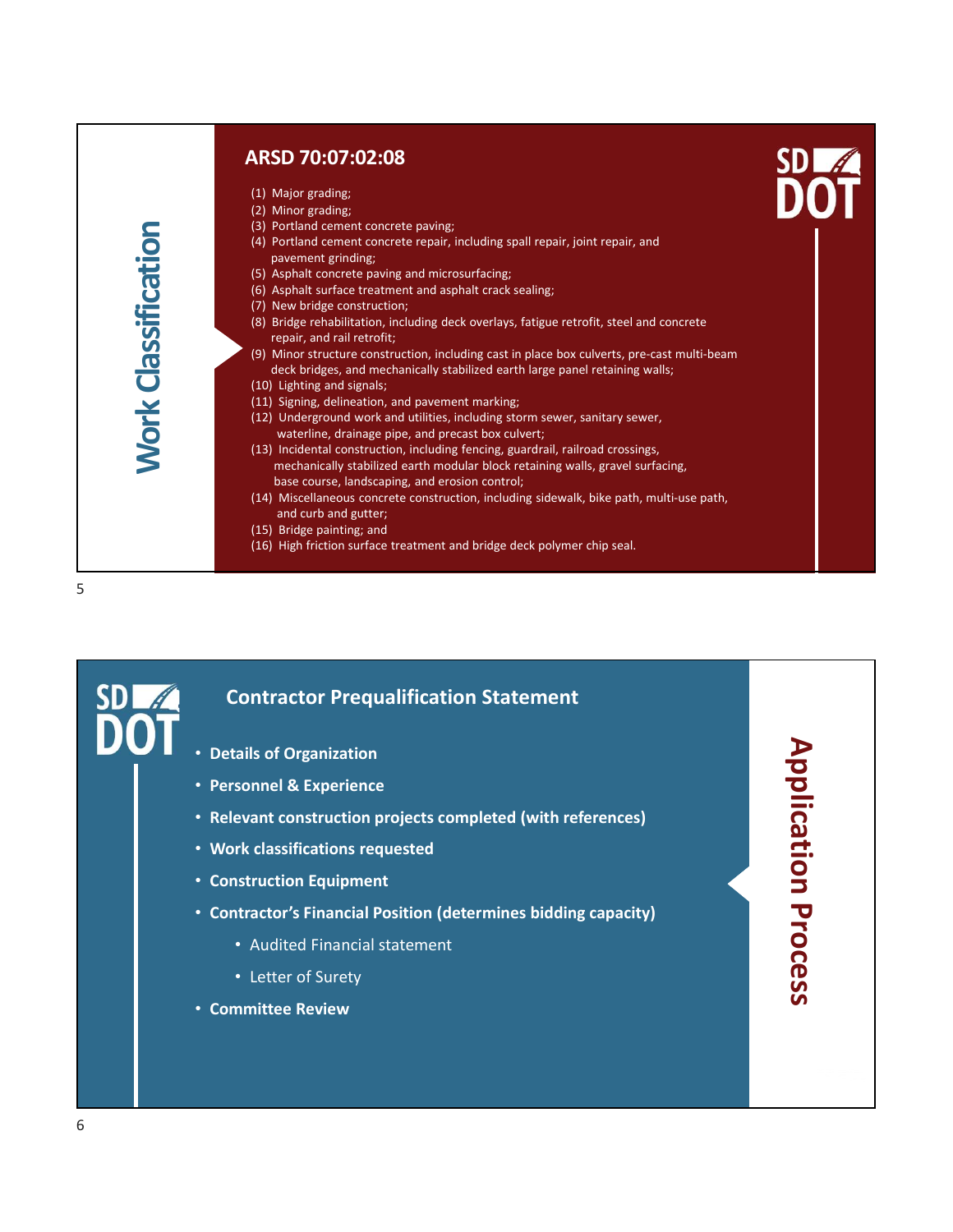![](_page_3_Figure_0.jpeg)

![](_page_3_Picture_1.jpeg)

- Specified Work Classifications
	- Work Type 1 (Major Grading), or
	- Work Type 2 (Concrete Paving), or
	- Work Type 7 (New Bridge Construction)

# • Bid Opening

7

• Actively prequalified for specified work classification(s) • Work Type 2 (Concrete Paving), or<br>• Work Type 7 (New Bridge Construction)<br>• Bid Opening<br>• Actively prequalified for specified work classification(s)<br>• Bidding Capacity<br>• Max Bid Capacity<br>• Per Contract Bid Capacity<br>• Add

## • Bidding Capacity

- 
- 

# • Additional Checks

- Bid Proposal Guaranty (Bid Bond)
- Federal Debarment
- SD Contractor's Excise Tax License
- 

8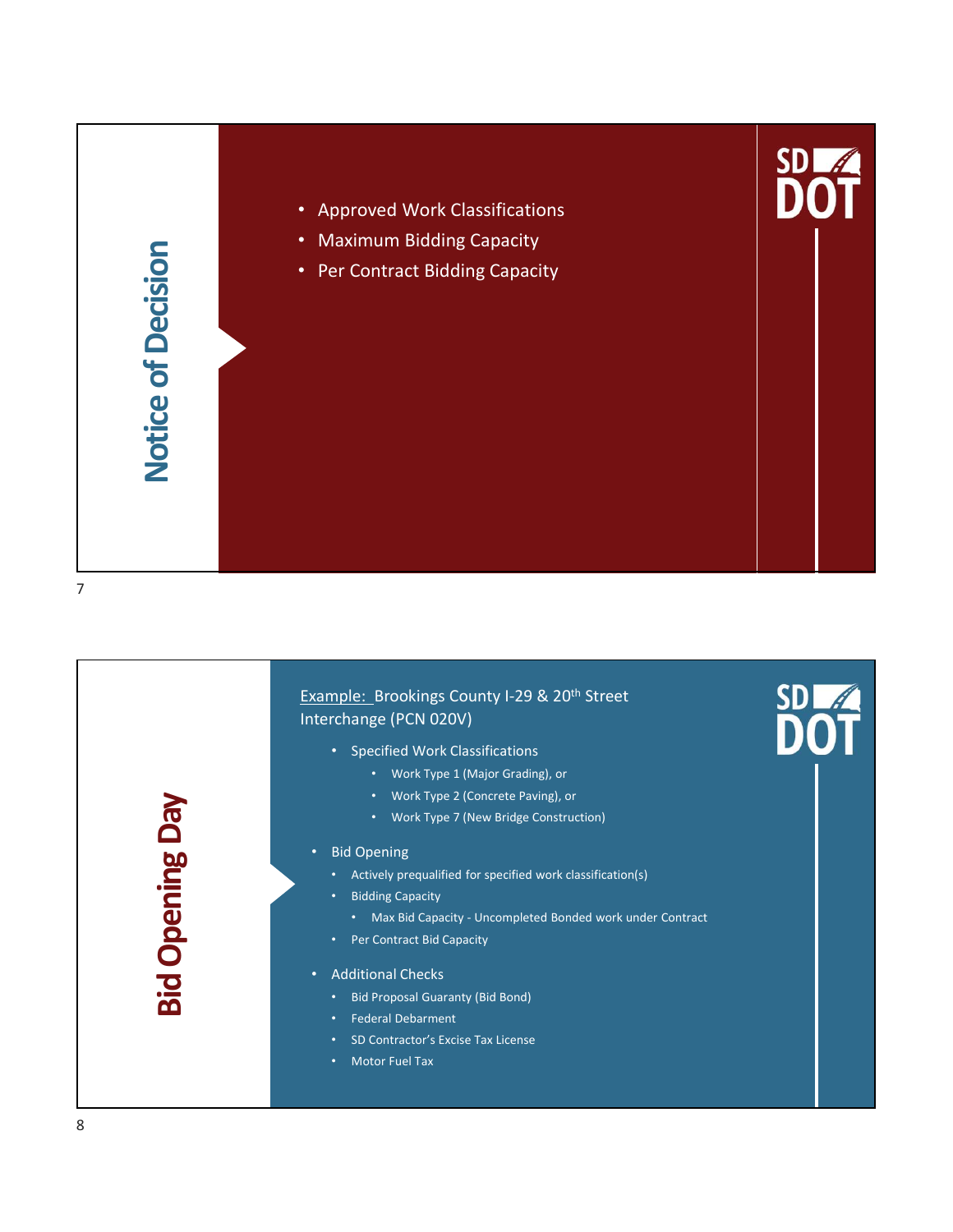# SDDOT COMBINATION BID OPENINGS

# DISCUSSION OUTLINE<br>
• Bidder Instructions<br>• Potential Advantages<br>• Bidding Examples

- Bidder Instructions
- Potential Advantages
- Bidding Examples
- **Agreements**
- Optional Combination Bidding

![](_page_4_Picture_7.jpeg)

**SD** 

# DEFINITION AND INSTRUCTIONS

Combination Bid Opening:<br>
Combination Bid Opening:<br>
Combination Bid Opening:<br>
Combination Bid Opening:<br>
Combination Bid Opening:<br>
Prepared as separate sets of construction plans) in conjunction &<br>
Advertising all contracts **SD ADDIT**<br> **DEFINITION AND INSTRUCTIONS**<br> **DEFINITION AND INSTRUCTIONS**<br>
Advertising multiple construction contracts (two or more projects<br>
prepared as separate sets of construction plans) in conjunction &<br> **Example 2014 SD 2008**<br> **DEFINITION AND INSTRUCTIONS**<br> **CONTRACTE CONTRACTIONS**<br> **CONTRACTES**<br> **CONTRACTES**<br> **CONTRACTES**<br> **CONTRACTES**<br> **CONTRACTES**<br> **CONTRACTES**<br> **CONTRACTES**<br> **CONTRACTES**<br> **CONTRACTES**<br> **CONTRACTES**<br> **CONTRACTES**<br>

# Instructions:

- 
- **DOT**<br> **DEFINITION AND INSTRUCTIONS**<br>
Combination Bid Opening:<br>
 Advertising multiple construction contracts (two or more projects<br> *prepared as seporate sets of construction plans*) in conjunction &<br>
awarding all contrac **• DEFINITION AND INSTRUCTIONS**<br>
Combination Bid Opening:<br>
• Advertising multiple construction contracts (two or more projects<br> *prepared as separate sets of construction plans*) in conjunction &<br>
awarding all contracts to **DEFINITION AND INSTRUCTIONS**<br>
Internation Bid Opening:<br>
Advertising multiple construction contracts (two or more projects<br>
prepared as separate sets of construction plans) in conjunction &<br>
awarding all contracts to a sin **DEFINITION AND INSTRUCTIONS**<br>
Internation Bid Opening:<br>
Advertising multiple construction contracts (two or more projects<br>
prepared as separate sets of construction plans) in conjunction &<br>
awarding all contracts to a sin

Bidder Instructions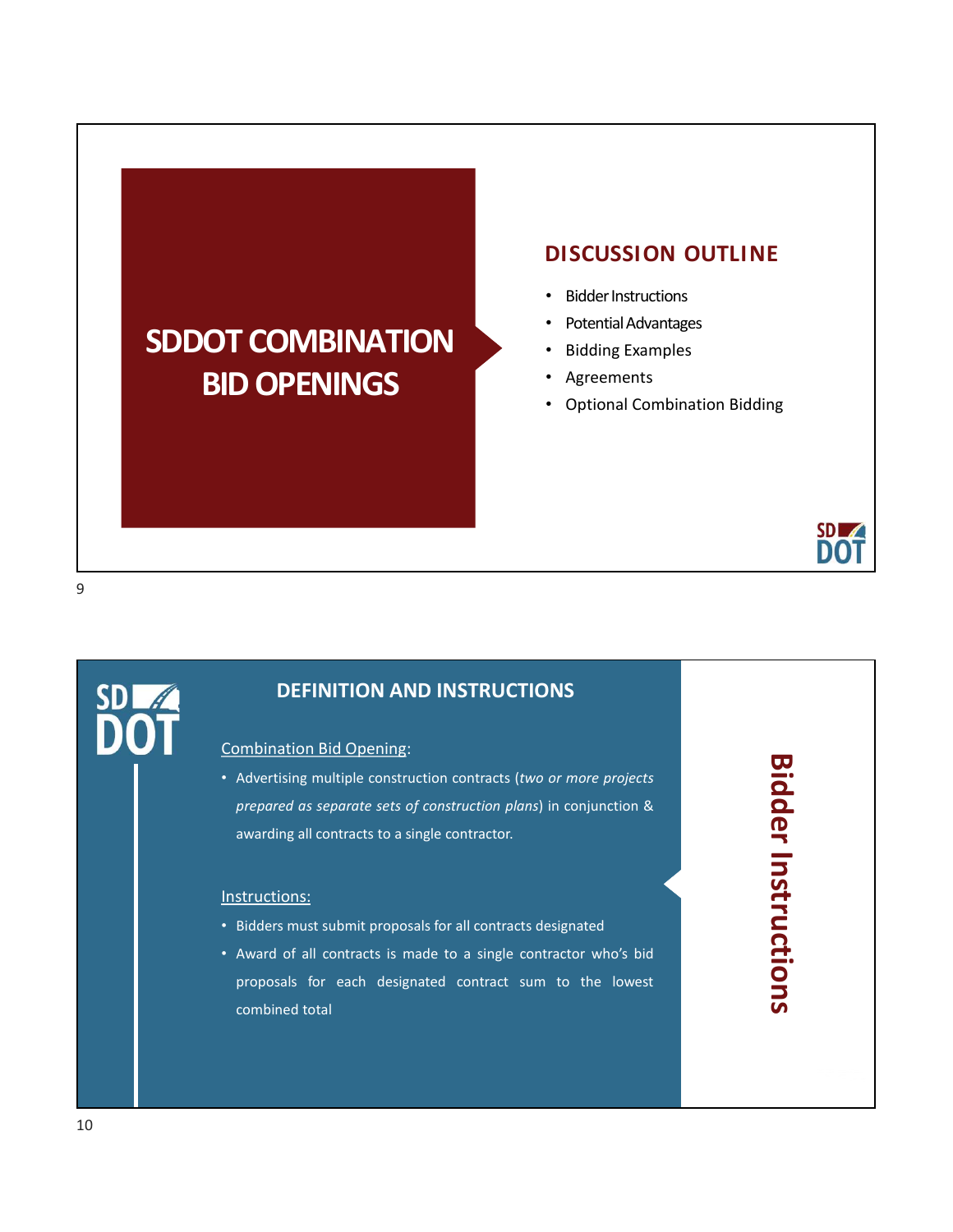![](_page_5_Figure_0.jpeg)

# EXAMPLES OF TYPICAL PROJECTS BID IN **COMBINATION**

- 
- 

Combination Bidding

SD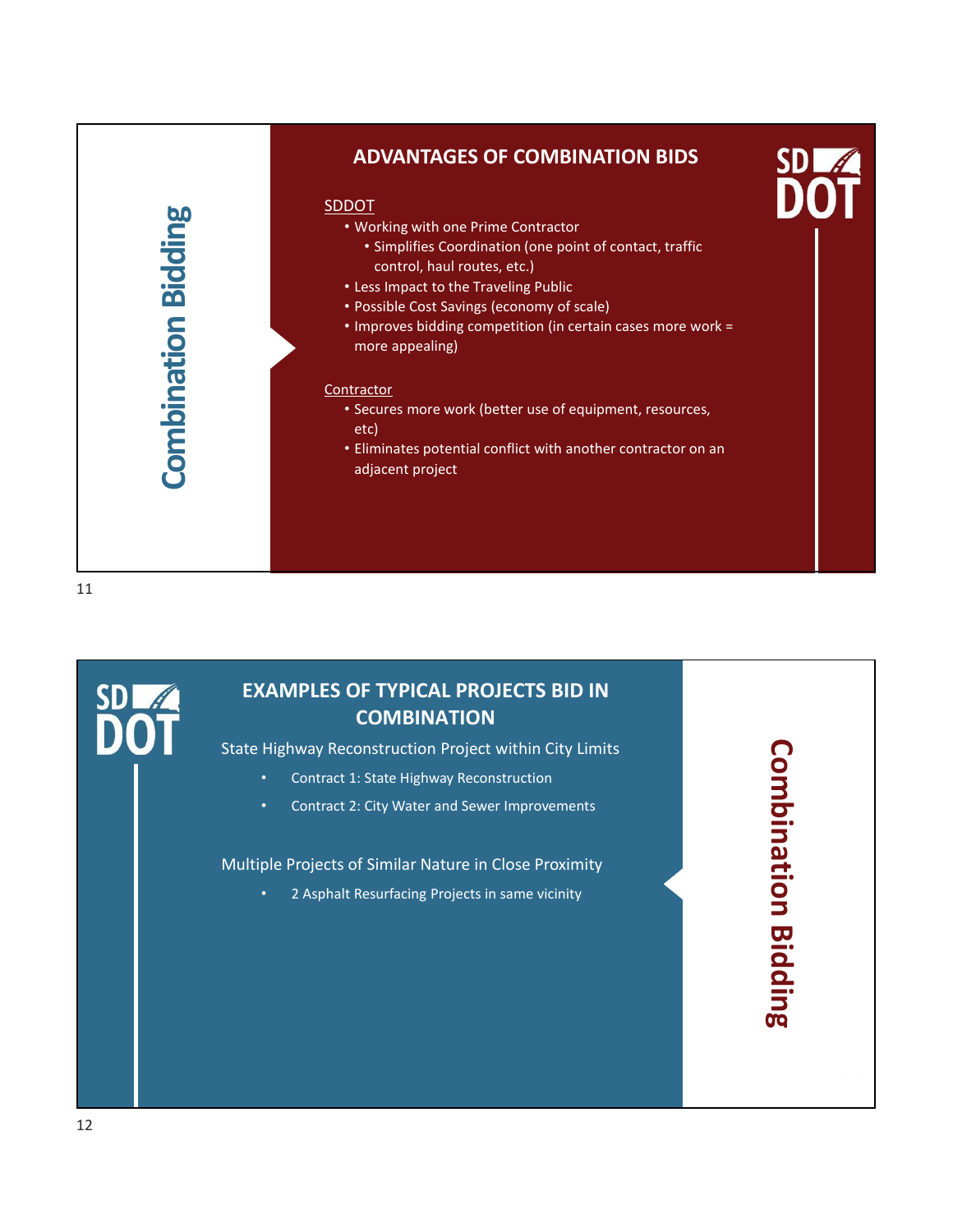| <b>Combination Bidding</b>     | <b>Bid Results:</b><br><b>Combination Bid</b><br>Contract 2<br>Contract 1<br><b>Bidder A</b><br>\$9,500,000 \$500,000<br>\$10,000,000<br><b>Bidder B</b><br>\$9,250,000 \$620,000<br>\$9,870,000<br>\$9,300,000 \$525,000<br><b>Bidder C</b><br>\$9,825,000<br>Award of both contracts would go to Bidder C. |                    |
|--------------------------------|--------------------------------------------------------------------------------------------------------------------------------------------------------------------------------------------------------------------------------------------------------------------------------------------------------------|--------------------|
| SDL<br><b>Bid Differential</b> | <b>COMBINATION AGREEMENTS WITH</b><br><b>MUNICIPALITIES</b><br>. If the overall low combination bidder does not present the<br>lowest bid for the State contract the City must pay the                                                                                                                       | <b>Combination</b> |

# COMBINATION AGREEMENTS WITH MUNICIPALITIES

- difference. COMBINATION AGREEMENTS WITH<br>
MUNICIPALITIES<br>
Bid Differential<br>
• If the overall low combination bidder does not present the<br>
lowest bid for the State contract the City must pay the<br>
• 23 CFR 635.114 – Must award to the low COMBINATION AGREEMENTS WITH<br>
Bid Differential<br>
• If the overall low combination bidder does not present the<br>
lowest bid for the State contract the City must pay the<br>
difference.<br>
• 23 CFR 635.114 – Must award to the lowest 13<br>
SD COMBINATI<br>
Bid Differential<br>
COMBINATI<br>
Bid Differential<br>
Combined by the overall low<br>
lowest bid for the difference.<br>
23 CFR 635.114<br>
Bid Results:<br>
DOT Contra<br>
Bid Results:<br>
Bid Results:<br>
Bidder A \$8,000,000
	-

# Bid Results:

|          | <b>DOT Contract</b> | <b>City Contract</b> | <b>Combination Bid</b> | Ug       |
|----------|---------------------|----------------------|------------------------|----------|
| Bidder A | \$8,000,000         | \$500,000            | \$8,500,000            | - 0<br>О |
| Bidder B | \$8,100,000         | \$350,000            | \$8,450,000            | Q<br>- - |

Award of both contracts would go to Bidder B. City would pay \$100,000 difference to the State.

Combination Bidding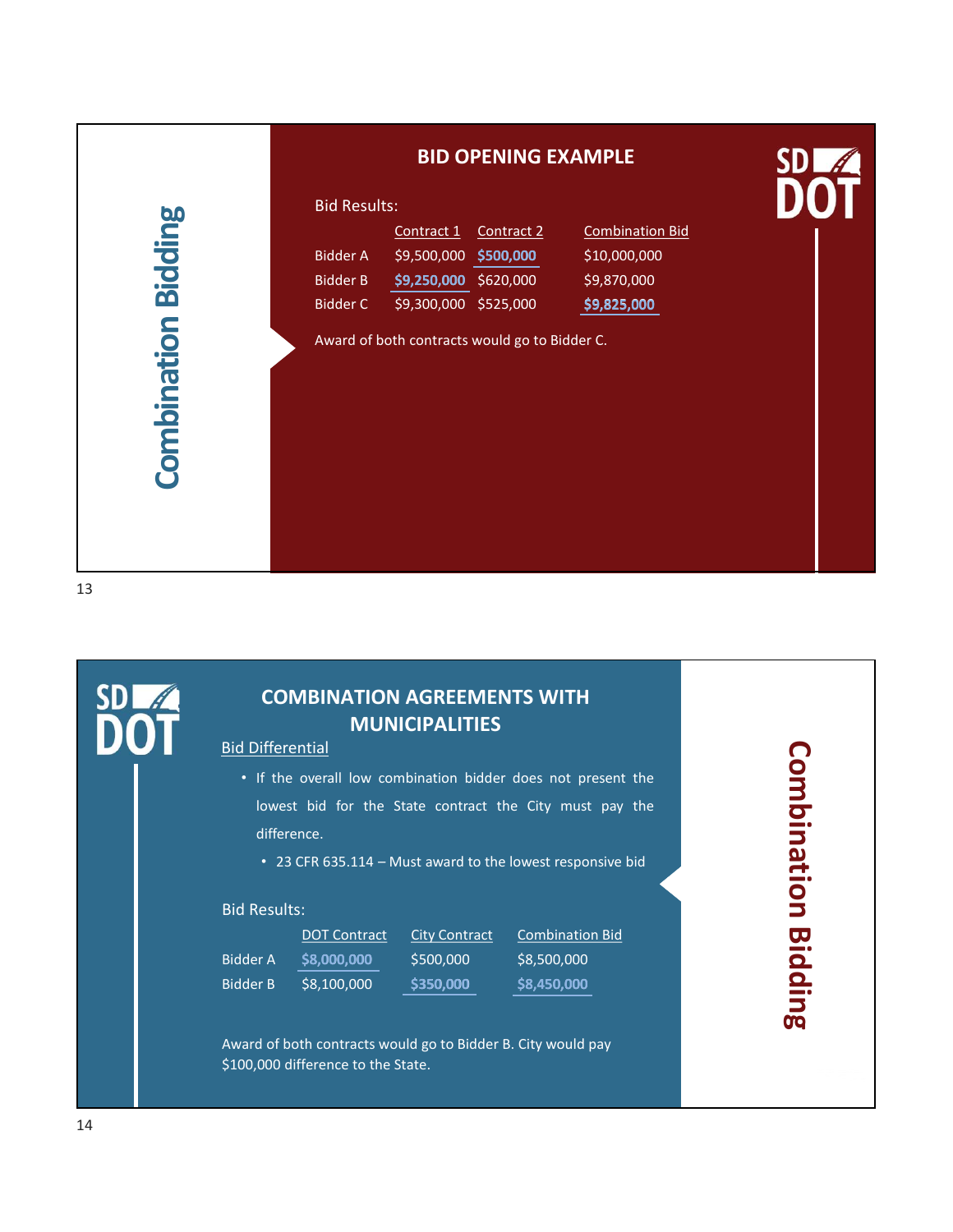# Combination Bidding (Combination Bidding Combination Bidding Combination Bidding Combination Bidding Combination Bidding Reserves Compiled Compilers (Compiled Compiled Compiled Compiled Compiled Compiled Compiled Compiled

# PROPORTIONAL MOBILZATION **SD**

The State and CITY agree to fairly apportion the mobilization costs in effort to avoid a disproportionate share of the mobilization costs on the CITY contract. **PROPORTIONAL MOBILZATION<br>
The State and CITY agree to fairly apportion the mobilization costs in<br>
effort to avoid a disproportionate share of the mobilization costs on<br>
the CITY contract.<br>
Example: Estimated Proportional<br> PROPORTIONAL MOBILZATION<br>
The State and CITY agree to fairly apportion the mobilization costs in<br>
effort to avoid a disproportionate share of the mobilization costs on<br>
the CITY contract.<br>
Example:<br>
Example: Extimate Spac PROPORTIONAL MOBILZATION<br>
The State and CITY agree to fairly apportion the mobilization costs in<br>
effort to avoid a disproportionale share of the mobilization costs on<br>
the CITY contract.<br>
Estimated Proportional<br>
DOT<br>
DOT PROPORTIONAL MOBILZATION**<br>
The State and CITY agree to fairly apportion the mobilization costs in<br>
effort to avoid a disproportionate share of the mobilization costs on<br>
the CITY contract<br>
Example:<br>
Example:<br>
Estimated S9 **PROPORTIONAL MOBILZATION<br>
The State and CITY agree to fairly apportion the mobilization costs in<br>
effort to avoid a disproportionate share of the mobilization costs on<br>
the CITY contract.<br>
Example:<br>
Example:<br>
Example:<br>
Ex** 

Estimated

\$10,000,000

Share Mobilization 93.0% \$837,000 7.0% \$63,000 Estimated Proportional \$900,000

15

**SD** 

# POTENTIAL NEW BIDDING PRACTICE

Estimated<br>
Mobilization \$900,000<br> *Note – 9% historical average*<br> **POTENTIAL NEW BIDDING PRACTICE**<br>
Optional Combination Bidding<br>
• Advertising contracts for bidding in combination or separately,<br>
so that bids may be submi Estimated<br>
Mobilization \$900,000<br>
Note – 9% historical overage<br>
POTENTIAL NEW BIDDING PRACTICE<br>
tional Combination Bidding<br>
• Advertising contracts for bidding in combination or separately,<br>
so that bids may be submitted e Note – 9% historical average<br>
POTENTIAL NEW BIDDING PRACTICE<br>
So that bids may be submitted either on the combination or separately,<br>
so that bids may be submitted either on the combination or on<br>
separate units of the com **POTENTIAL NEW BIDDING PRACTICE**<br>
Solution Didding<br>
Advertising contracts for bidding in combination or separately,<br>
so that bids may be submitted either on the combination or on<br>
separate units of the combination. Award o **POTENTIAL NEW BIDDING PRACTICE**<br>
Danal Combination Bidding<br>
Advertising contracts for bidding in combination or separately,<br>
so that bids may be submitted either on the combination or on<br>
separate units of the combination POTENTIAL NEW BIDDING PRACTICE<br>
onal Combination Bidding<br>
Advertising contracts for bidding in combination or separately,<br>
so that bids may be submitted either on the combination or on<br>
separate units of the combination. A

Combination Bidding